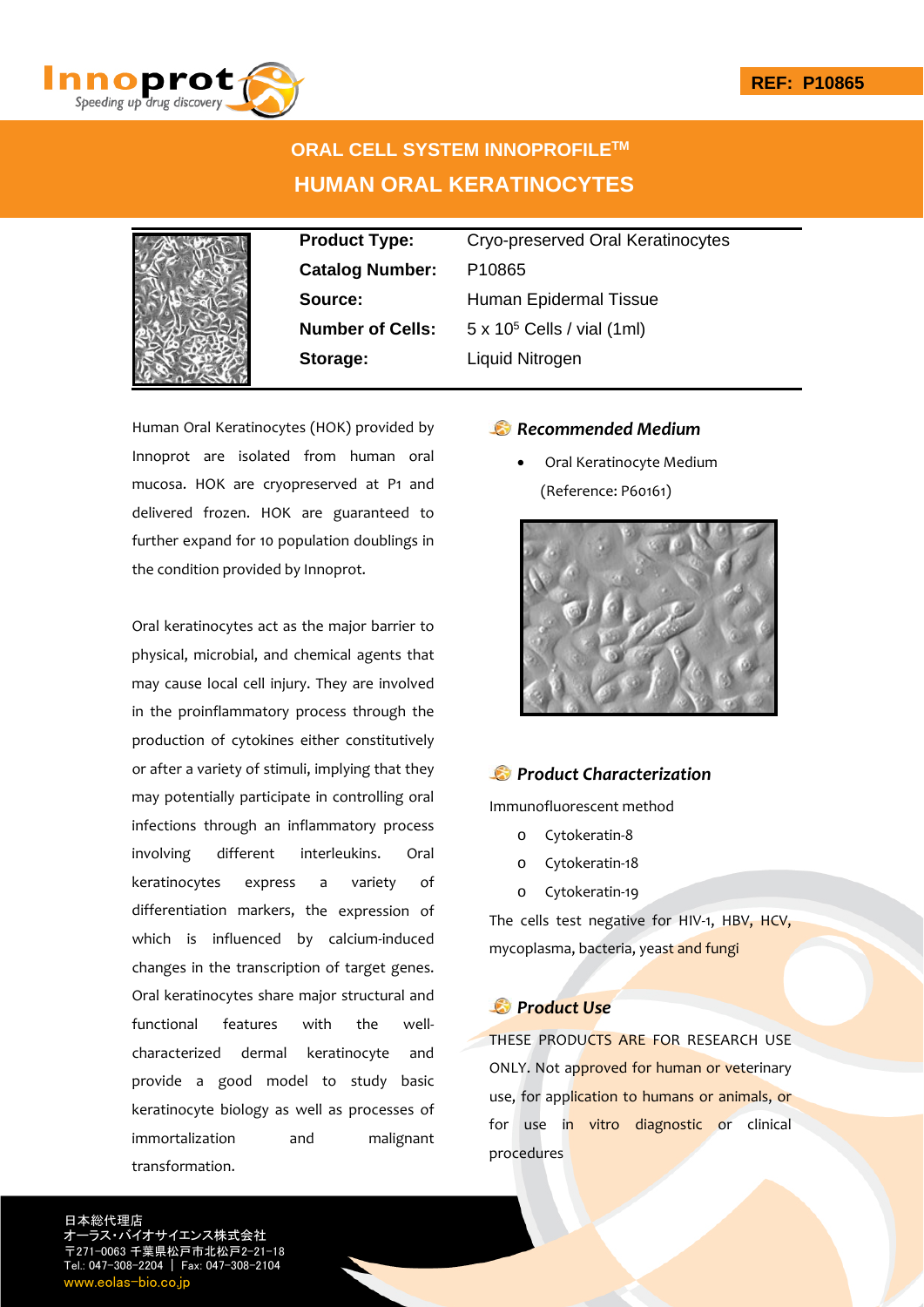

## **INSTRUCTIONS FOR CULTURING CELLS**

*IMPORTANT*: Cryopreserved cells are very delicate. Thaw the vial in a 37 ºC waterbath and return them to culture as quickly as possible with minimal handling!

#### **Set up culture after receiving the order:**

- 1. Prepare a poly‐L‐lysine‐coated culture vessel (2 μg/cm<sup>2</sup>, T-75 flask is recommended). Add 10 ml of sterile water to a T‐75 flask and then add 150 μl of poly‐L‐lysine stock solution (1 mg/ml, Cat. #PLL). Leave the vessel in a 37ºC incubator overnight (or for a minimum of one hour).
- 2. Prepare complete medium. Decontaminate the external surfaces of medium bottle and medium supplement tubes with 70% ethanol and transfer them to a sterile field. Aseptically transfer supplement to the basal medium with a pipette. Rinse the supplement tube with medium to recover the entire volume.
- 3. Rinse the poly‐L‐lysine‐coated vessel twice with sterile water and then add 15 ml of complete medium. Leave the vessel in the sterile field and proceed to thaw the cryopreserved cells.
- 4. Place the frozen vial in a 37ºC water bath. Hold and rotate the vial gently until the contents completely thaw. Promptly remove the vial from the water bath, wipe it down with 70% ethanol, and transfer it to the sterile field.
- 5. Carefully remove the cap without touching the interior threads. Gently resuspend and dispense the contents of the vial into the equilibrated, poly‐ L‐lysine‐coated culture vessel. A seeding density higher than 5,000 cells/cm<sup>2</sup> is recommended.
- Note: Dilution and centrifugation of cells after thawing are not recommended since these actions are more harmful to the cells than the effect of residual DMSO in the culture. It is also important that cells are plated in poly‐L‐lysine‐coated culture vessels to promote cell attachment.
- 6. Replace the cap or lid of the culture vessel and gently rock the vessel to distribute the cells evenly. Loosen cap, if necessary, to allow gas exchange.
- 7. Return the culture vessel to the incubator.
- 8. For best results, do not disturb the culture for at least 16 hours after the culture has been initiated. Refresh culture medium the next day to remove residual DMSO and unattached cells, then every other day thereafter.

#### **Maintenance of Culture:**

- 1. Refresh supplemented culture medium the next morning after establishing a culture from cryopreserved cells.
- 2. Change the medium every three days thereafter, until the culture is approximately 70% confluent.
- 3. Once the culture reaches 70% confluency, change medium every other day until the culture is approximately 80% confluent.

日本総代理店 オーラス・バイオサイエンス株式会社 〒271-0063 千葉県松戸市北松戸2-21-18 Tel.: 047-308-2204 | Fax: 047-308-2104 www.eolas-bio.co.i